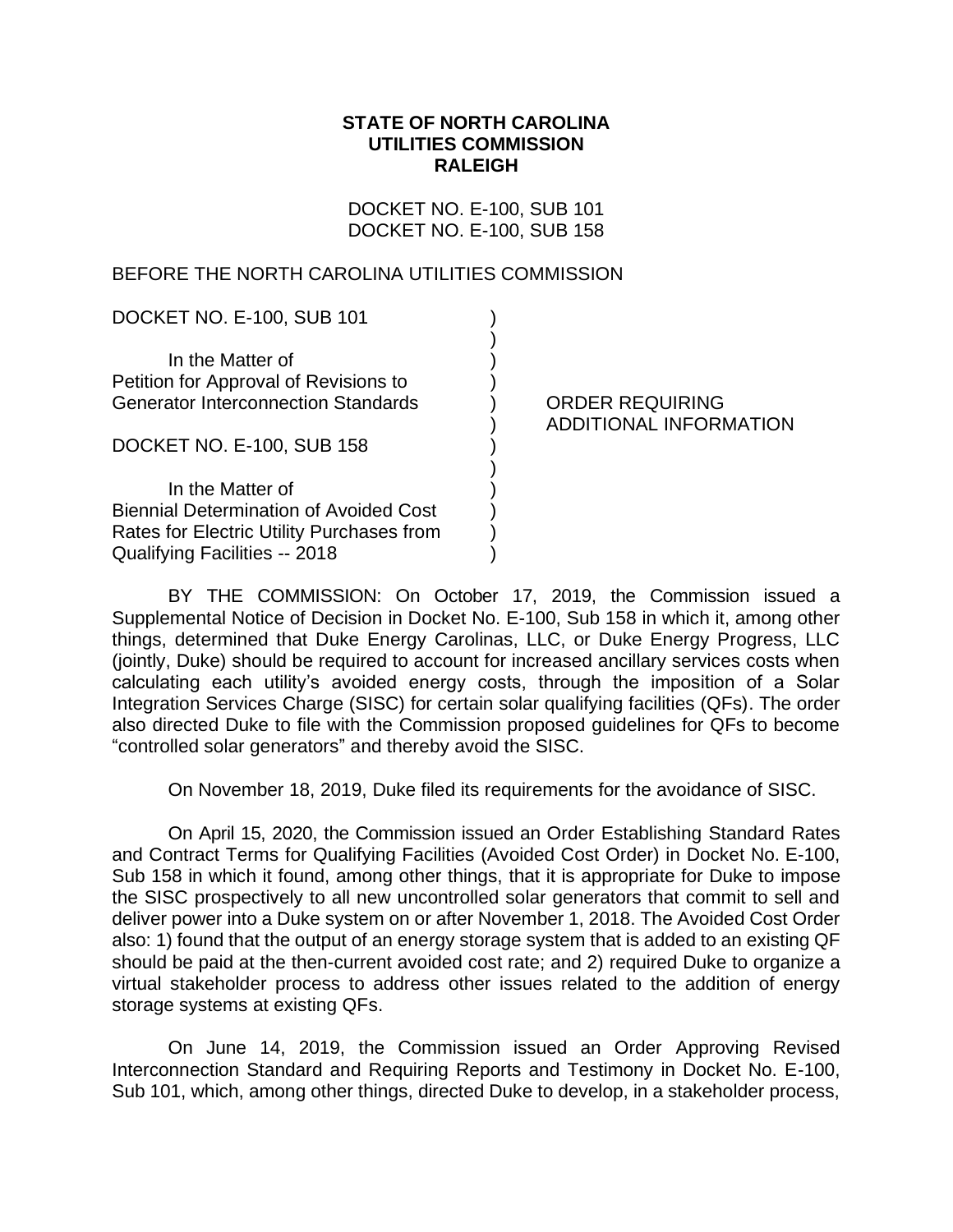a streamlined process for interconnecting energy storage systems to existing generation sites. In the months that followed, Duke and its stakeholders worked to develop such a process. On May 27, 2020, the Commission issued an Order Suspending Enrollment Window of ESS Retrofit Study Process in Docket No. E-100, Sub 101, as requested by the parties, in order to provide time for issues related to the addition of energy storage systems (ESS) to existing QFs to be addressed in the on-going stakeholder process in the avoided cost docket.

On July 10, 2020, in Docket No. E-100, Sub 158, the Public Staff filed initial comments on Duke's proposed requirements for the avoidance of the SISC, and on July 13, 2020, the Carolinas Clean Energy Business Alliance (formerly the North Carolina Clean Energy Business Alliance) (CCEBA), the North Carolina Sustainable Energy Association (NCSEA) and the Southern Alliance for Clean Energy also filed initial comments. On July 31, 2020, Duke filed reply comments.

On August 14, 2020, Duke filed an update on the ESS Retrofit Interconnection Study Process in Docket No. E-100, Sub 101. Duke explained that the parties were discussing "certain technical metering constraints" in the stakeholder process on-going in the avoided cost docket. Duke further stated that there is a need to "focus in the short term on AC-connected ESS retrofits," rather than DC-connected retrofits as originally envisioned in the ESS process. Duke stated that following resolution of the open power purchase agreement issues, "there will likely be additional modifications needed to the ESS Retrofit study process."

On September 16, 2020, in Docket No. E-100, Sub 158, Duke and Dominion Energy North Carolina (DENC) filed a joint report (Report) on the stakeholder meetings related to the addition of energy storage at existing QFs. On November 5, 2020, the Commission issued an Order Allowing Comments on Storage Retrofit Stakeholder Meetings Report (November 5 Order) allowing initial comments by November 20, 2020, and reply comments by December 8, 2020. CCEBA, NCSEA, and the Southern Alliance for Clean Energy (SACE) filed joint comments on November 20, 2020. Duke and DENC filed joint reply comments on December 16, 2020, as did the Public Staff.

The Commission appreciates the effort that the utilities, the Public Staff, and the stakeholders have expended in working to address issues related to the addition of energy storage systems at existing solar QFs. The Commission has reviewed the filings made by the parties to date and determines that additional information is necessary in order for the Commission to resolve certain issues. Therefore, the Commission directs Duke to respond to the following questions on or before April 13, 2021. Other parties may provide responses to the questions by April 13, 2021. All parties may reply to responses provided on or before April 27, 2021.

1. Explain how Duke derived the six-percent and 12-percent volatility thresholds for SISC reduction.